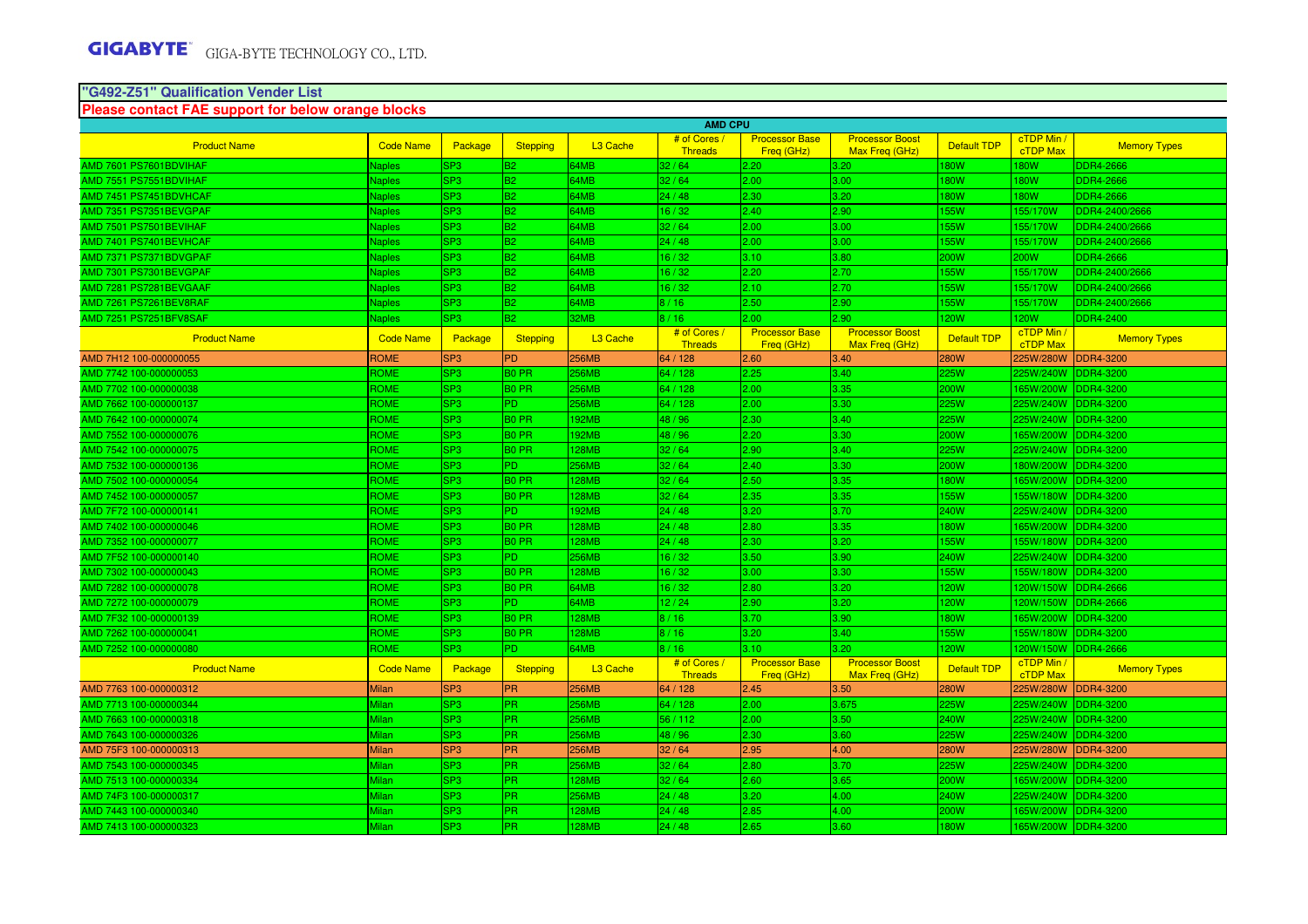| AMD 73F3 100-000000321                                                                          | <b>Milan</b>       | SP <sub>3</sub>                  | PR.              | 256MB             | 16/32                          | 3.50                                | 4.00                                     | 240W                                | 225W/240W DDR4-3200    |                     |
|-------------------------------------------------------------------------------------------------|--------------------|----------------------------------|------------------|-------------------|--------------------------------|-------------------------------------|------------------------------------------|-------------------------------------|------------------------|---------------------|
| AMD 7343 100-000000338                                                                          | Milan              | SP <sub>3</sub>                  | PR.              | 128MB             | 16/32                          | 3.20                                | 3.90                                     | 190W                                | 165W/200W              | <b>DDR4-3200</b>    |
| AMD 7313 100-000000329                                                                          | <b>Milan</b>       | SP <sub>3</sub>                  | PR.              | <b>28MB</b>       | 16/32                          | 3.00                                | 3.70                                     | <b>55W</b>                          | 55W/180W               | DDR4-3200           |
| AMD 72F3 100-000000327                                                                          | <b>Milan</b>       | SP <sub>3</sub>                  | PR.              | <b>256MB</b>      | 8/16                           | 3.70                                | 4.10                                     | <b>180W</b>                         | 165W/200W              | DDR4-3200           |
| <b>Product Name</b>                                                                             | <b>Code Name</b>   | Package                          | <b>Stepping</b>  | L3 Cache          | # of Cores /<br><b>Threads</b> | <b>Processor Base</b><br>Freq (GHz) | <b>Processor Boost</b><br>Max Freg (GHz) | Default TDP                         | cTDP Min /<br>cTDP Max | <b>Memory Types</b> |
| AMD 7773X 100-000000504                                                                         | <b>MilanX</b>      | SP <sub>3</sub>                  | PR.              | <b>768MB</b>      | 64 / 128                       | 2.20                                | 3.50                                     | <b>280W</b>                         | 225W/280W              | <b>DDR4-3200</b>    |
| AMD 7573X 100-000000506                                                                         | <b>MilanX</b>      | SP <sub>3</sub>                  | <b>PR</b>        | <b>768MB</b>      | 32/64                          | 2.80                                | 3.60                                     | <b>280W</b>                         | 225W/280W              | <b>DDR4-3200</b>    |
| AMD 7473X 100-000000507                                                                         | <b>MilanX</b>      | SP <sub>3</sub>                  | <b>PR</b>        | <b>768MB</b>      | 24/48                          | 2.80                                | 3.70                                     | 240W                                | 225W/280W              | <b>DDR4-3200</b>    |
| AMD 7373X 100-000000508                                                                         | <b>MilanX</b>      | SP <sub>3</sub>                  | <b>PR</b>        | <b>768MB</b>      | 16/32                          | 3.05                                | 3.80                                     | 240W                                | 225W/280W              | <b>DDR4-3200</b>    |
| Memory (Memory actually maximum frequency will follow memory controller's spec of CPU you used) |                    |                                  |                  |                   |                                |                                     |                                          |                                     |                        |                     |
| <b>Product Name</b>                                                                             | <b>Memory Type</b> | <b>Module</b><br><b>Supplier</b> | <b>Size</b>      | <b>Chip Brand</b> | Rank                           | Voltage                             | <b>Data Transfer Rate</b>                | <b>Error Correction CAS Latency</b> |                        | <b>Pins</b>         |
|                                                                                                 |                    |                                  |                  |                   | RDIMM                          |                                     |                                          |                                     |                        |                     |
| M393A2K43DB2-CVFBQ                                                                              | DDR4               | Samsung                          | 16GB             | Samsung-IDT       | 2Rx8                           | 1.2v                                | 2933MHz                                  | ECC Registered 21                   |                        | 288-pin             |
| M393A4K40DB2-CVFBQ                                                                              | DDR <sub>4</sub>   | Samsung                          | 32GB             | Samsung-IDT       | 2Rx4                           | 1.2v                                | 2933MHz                                  | ECC Registered <sup>21</sup>        |                        | 288-pin             |
| M393A8G40AB2-CVFBY                                                                              | DDR4               | Samsung                          | 64GB             | Samsung-IDT       | 2Rx4                           | 1.2v                                | 2933MHz                                  | ECC Registered <sup>21</sup>        |                        | 288-pin             |
| CT16G4RFD8293.18FE1                                                                             | DDR <sub>4</sub>   | <b>CRUCIAL</b>                   | 16GB             | Micron            | 2Rx8                           | 1.2v                                | 2933MHz                                  | ECC Registered <sup>21</sup>        |                        | 288-pin             |
| CT16G4RFD8293.2G9E1.001                                                                         | DDR <sub>4</sub>   | <b>CRUCIAL</b>                   | 16GB             | Micron            | 2Rx8                           | 1.2v                                | 2933MHz                                  | ECC Registered 21                   |                        | 288-pin             |
| MTA18ASF2G72PDZ-2G9E1UG                                                                         | DDR <sub>4</sub>   | <b>Micron</b>                    | 16GB             | Micron-Rambus     | 2Rx8                           | 1.2v                                | 2933MHz                                  | ECC Registered 21                   |                        | 288-pin             |
| MTA18ASF2G72PDZ-2G9E1VG                                                                         | DDR <sub>4</sub>   | Micron                           | 16GB             | Micron-IDT        | 2Rx8                           | 1.2v                                | 2933MHz                                  | ECC Registered 21                   |                        | 288-pin             |
| MTA9ASF2G72PZ-2G9E1UI                                                                           | DDR <sub>4</sub>   | <b>Micron</b>                    | 16GB             | Micron-Rambus     | 1Rx8                           | 1.2v                                | 2933MHz                                  | ECC Registered 21                   |                        | 288-pin             |
| CT32G4RFD4293.2G9E2.001                                                                         | DDR <sub>4</sub>   | <b>CRUCIAL</b>                   | 32 <sub>GB</sub> | <b>Micron</b>     | 2Rx4                           | 1.2v                                | 2933MHz                                  | ECC Registered 21                   |                        | 288-pin             |
| CT32G4RFD4293.36FE2                                                                             | DDR <sub>4</sub>   | <b>CRUCIAL</b>                   | 32 <sub>GB</sub> | <b>Micron</b>     | 2Rx4                           | 1.2v                                | 2933MHz                                  | ECC Registered <sup>1</sup> 21      |                        | 288-pin             |
| MTA36ASF4G72PZ-2G9E2TG                                                                          | DDR <sub>4</sub>   | <b>Micron</b>                    | 32GB             | Micron-Montage    | 2Rx4                           | 1.2v                                | 2933MHz                                  | <b>ECC Registered</b> <sup>21</sup> |                        | 288-pin             |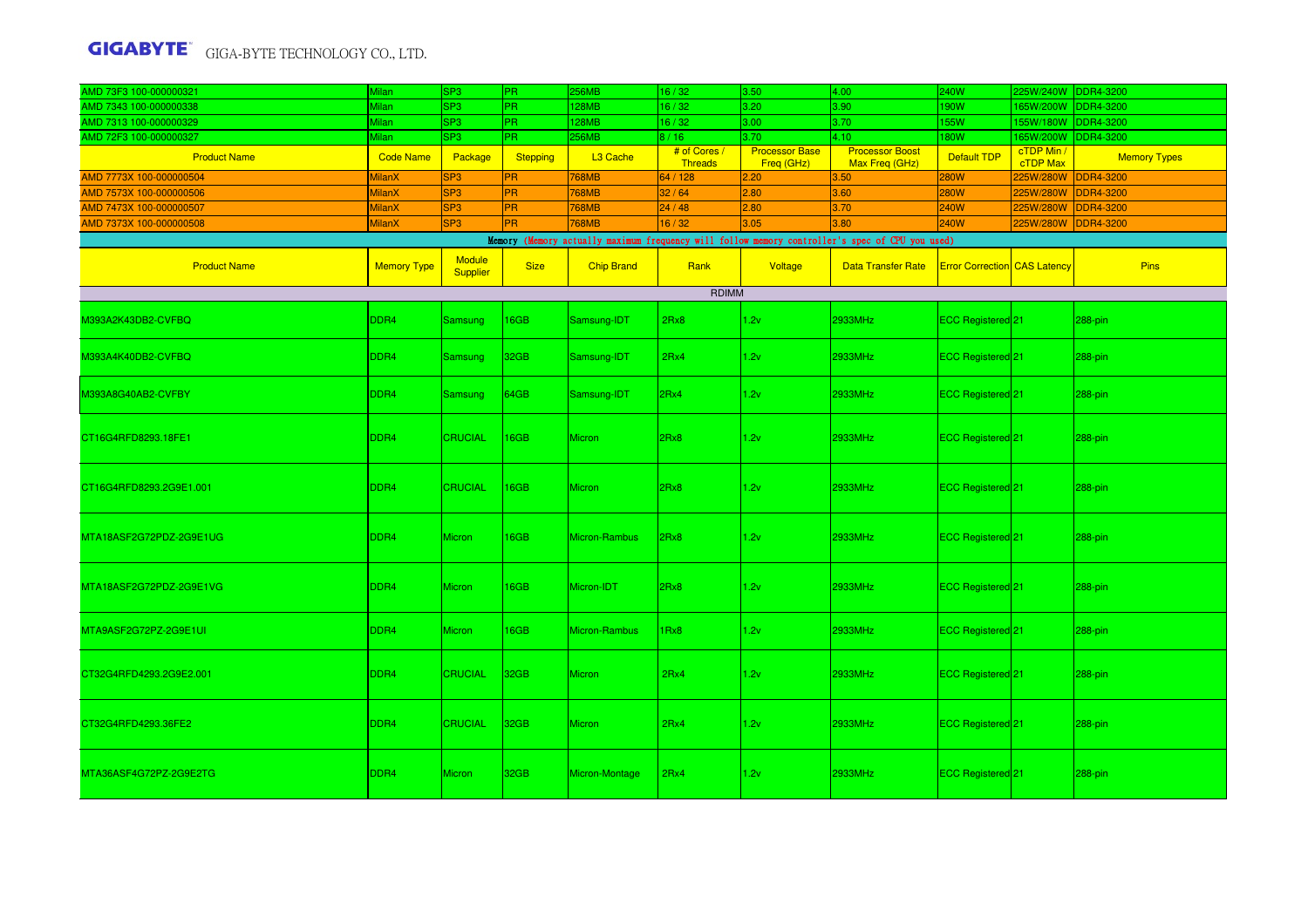| MTA36ASF4G72PZ-2G9E2VG  | DDR4 | <b>Micron</b>  | 32GB | Micron-IDT             | 2Rx4 | 1.2v | 2933MHz | ECC Registered 21            | 288-pin |
|-------------------------|------|----------------|------|------------------------|------|------|---------|------------------------------|---------|
| MTA36ASF4G72PZ-2G9E2UG  | DDR4 | <b>Micron</b>  | 32GB | Micron-Rambus          | 2Rx4 | 1.2v | 2933MHz | ECC Registered 21            | 288-pin |
| MTA36ASF4G72PZ-2G9E2TI  | DDR4 | <b>Micron</b>  | 32GB | Micron-Montage         | 2Rx4 | 1.2v | 2933MHz | ECC Registered <sup>21</sup> | 288-pin |
| MTA18ASF4G72PDZ-2G9E1TI | DDR4 | <b>Micron</b>  | 32GB | Micron-Montage         | 2Rx8 | 1.2v | 2933MHz | ECC Registered 21            | 288-pin |
| MTA36ASF8G72PZ-2G9E1TI  | DDR4 | <b>Micron</b>  | 64GB | Micron-Montage         | 2Rx4 | 1.2v | 2933MHz | ECC Registered 21            | 288-pin |
| MTA36ASF8G72PZ-2G9E1VI  | DDR4 | <b>Micron</b>  | 64GB | Micron-IDT             | 2Rx4 | 1.2v | 2933MHz | ECC Registered 21            | 288-pin |
| HMA82GR7CJR8N-WM T4     | DDR4 | <b>SKhynix</b> | 16GB | <b>SKhynix-Montage</b> | 2Rx8 | 1.2v | 2933MHz | ECC Registered 21            | 288-pin |
| HMA84GR7CJR4N-WM TG     | DDR4 | <b>SKhynix</b> | 32GB | SKhynix-IDT            | 2Rx4 | 1.2v | 2933MHz | ECC Registered 21            | 288-pin |
| HMA84GR7CJR4N-WM T4     | DDR4 | <b>SKhynix</b> | 32GB | SKhynix-IDT            | 2Rx4 | 1.2v | 2933MHz | ECC Registered <sup>21</sup> | 288-pin |
| HMAA8GR7MJR4N-WM T4     | DDR4 | <b>SKhynix</b> | 64GB | <b>SKhynix-Montage</b> | 2Rx4 | 1.2v | 2933MHz | <b>ECC Registered 21</b>     | 288-pin |
| HMA82GR7DJR8N-XN T8     | DDR4 | <b>SKhynix</b> | 16GB | <b>SKhynix-Rambus</b>  | 2Rx8 | 1.2v | 3200MHz | ECC Registered 22            | 288-pin |
| HMA82GR7DJR8N-XN TG     | DDR4 | <b>SKhynix</b> | 16GB | <b>SKhynix-IDT</b>     | 2Rx8 | 1.2v | 3200MHz | ECC Registered 22            | 288-pin |
| HMA84GR7DJR4N-XN T4     | DDR4 | <b>SKhynix</b> | 32GB | <b>SKhynix-Montage</b> | 2Rx4 | 1.2v | 3200MHz | ECC Registered 22            | 288-pin |
| HMA84GR7DJR4N-XN TG     | DDR4 | <b>SKhynix</b> | 32GB | SKhynix-IDT            | 2Rx4 | 1.2v | 3200MHz | ECC Registered 22            | 288-pin |
| HMAA8GR7AJR4N-XN TG     | DDR4 | <b>SKhynix</b> | 64GB | SKhynix-IDT            | 2Rx4 | 1.2v | 3200MHz | ECC Registered 22            | 288-pin |
| HMAA8GR7AJR4N-XN T8     | DDR4 | <b>SKhynix</b> | 64GB | <b>SKhynix-Rambus</b>  | 2Rx4 | 1.2v | 3200MHz | ECC Registered 22            | 288-pin |
| HMAA8GR7CJR4N-XN T4     | DDR4 | <b>SKhynix</b> | 64GB | <b>SKhynix-Montage</b> | 2Rx4 | 1.2v | 3200MHz | ECC Registered 22            | 288-pin |
| HMAA8GR7CJR4N-XN TG     | DDR4 | <b>SKhynix</b> | 64GB | SKhynix-IDT            | 2Rx4 | 1.2v | 3200MHz | ECC Registered 22            | 288-pin |
| HMAA8GR7CJR4N-XN T8     | DDR4 | <b>SKhynix</b> | 64GB | <b>SKhynix-Rambus</b>  | 2Rx4 | 1.2v | 3200MHz | ECC Registered 22            | 288-pin |
| CT16G4RFD832A.3G2E1.001 | DDR4 | Crucial        | 16GB | Micron-Rambus          | 2Rx8 | 1.2v | 3200MHz | ECC Registered 22            | 288-pin |
| MTA18ASF2G72PDZ-3G2E1UK | DDR4 | <b>Micron</b>  | 16GB | <b>Micron-Rambus</b>   | 2Rx8 | 1.2v | 3200MHz | ECC Registered 22            | 288-pin |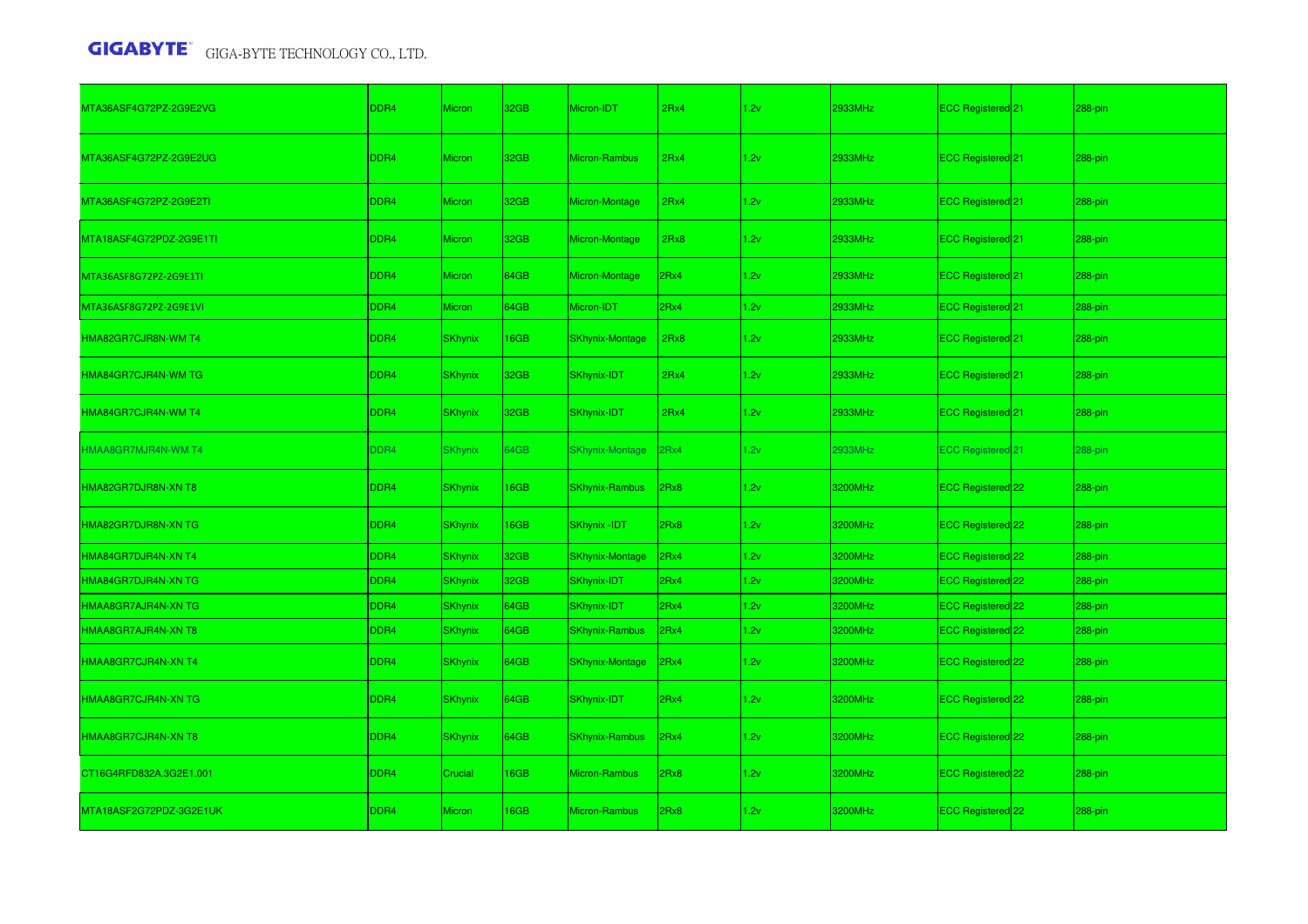| MTA9ASF2G72PZ-3G2E1TI   | DDR4 | <b>Micron</b>  | 16GB | Micron-Montage       | 1Rx8           | 1.2v | 3200MHz | ECC Registered 22 | 288-pin |
|-------------------------|------|----------------|------|----------------------|----------------|------|---------|-------------------|---------|
| MTA18ASF2G72PZ-3G2E2TI  | DDR4 | Micron         | 16GB | Micron-Montage       | 1Rx4           | 1.2v | 3200MHz | ECC Registered 22 | 288-pin |
| MTA18ASF2G72PDZ-3G2R1UI | DDR4 | <b>Micron</b>  | 16GB | Micron-Rambus        | 2Rx8           | 1.2v | 3200MHz | ECC Registered 22 | 288-pin |
| MTA18ASF2G72PDZ-3G2R1VI | DDR4 | <b>Micron</b>  | 16GB | Micron-IDT           | 2Rx8           | 1.2v | 3200MHz | ECC Registered 22 | 288-pin |
| MTA18ASF2G72PDZ-3G2R1TI | DDR4 | <b>Micron</b>  | 16GB | Micron-Montage       | 2Rx8           | 1.2v | 3200MHz | ECC Registered 22 | 288-pin |
| MTA18ASF2G72PZ-3G2R1UI  | DDR4 | <b>Micron</b>  | 16GB | Micron-Rambus        | 1Rx4           | 1.2v | 3200MHz | ECC Registered 22 | 288-pin |
| MTA18ASF4G72PDZ-3G2B2TI | DDR4 | <b>Micron</b>  | 32GB | Micron-Montage       | 2Rx8           | 1.2v | 3200MHz | ECC Registered 22 | 288-pin |
| MTA36ASF4G72PZ-3G2J3UI  | DDR4 | Micron         | 32GB | Micron-Rambus        | 2Rx4           | 1.2v | 3200MHz | ECC Registered 22 | 288-pin |
| MTA18ASF4G72PDZ-3G2E1UI | DDR4 | <b>Micron</b>  | 32GB | Micron-Rambus        | 2Rx8           | 1.2v | 3200MHz | ECC Registered 22 | 288-pin |
| MTA18ASF4G72PDZ-3G2E1TI | DDR4 | <b>Micron</b>  | 32GB | Micron-Montage       | 2Rx8           | 1.2v | 3200MHz | ECC Registered 22 | 288-pin |
| MTA18ASF4G72PDZ-3G2E1V1 | DDR4 | <b>Micron</b>  | 32GB | <b>Micron</b>        | 2Rx8           | 1.2v | 3200MHz | ECC Registered 22 | 288-pin |
| MTA36ASF4G72PZ-3G2R1UI  | DDR4 | <b>Micron</b>  | 32GB | Micron-Rambus        | 2Rx4           | 1.2v | 3200MHz | ECC Registered 22 | 288-pin |
| MTA36ASF8G72PZ-3G2E1VI  | DDR4 | Micron         | 64GB | Micron-IDT           | 2Rx4           | 1.2v | 3200MHz | ECC Registered 22 | 288-pin |
| M393A2K40DB3-CWEGQ      | DDR4 | Samsung        | 16GB | Samsung-Rambus       | $ 1Rx4\rangle$ | 1.2v | 3200MHz | ECC Registered 22 | 288-pin |
| M393A2K40DB3-CWEBQ      | DDR4 | Samsung        | 16GB | Samsung-IDT          | 1Rx4           | 1.2v | 3200MHz | ECC Registered 22 | 288-pin |
| M393A2K40DB3-CWECQ      | DDR4 | Samsung        | 16GB | Samsung-             | 1Rx4           | 1.2v | 3200MHz | ECC Registered 22 | 288-pin |
| M393A4K40DB3-CWECQ      | DDR4 | Samsung        | 32GB | Samsung-Montage      | 2Rx4           | 1.2v | 3200MHz | ECC Registered 22 | 288-pin |
| M393A4K40DB3-CWEBQ      | DDR4 | <b>Samsung</b> | 32GB | Samsung-IDT          | 2Rx4           | 1.2v | 3200MHz | ECC Registered 22 | 288-pin |
| M393A4K40DB3-CWEBY      | DDR4 | Samsung        | 32GB | Samsung-IDT          | 2Rx4           | 1.2v | 3200MHz | ECC Registered 22 | 288-pin |
| M393A4K40DB3-CWEGQ      | DDR4 | <b>Samsung</b> | 32GB | Samsung-Rambus 2Rx4  |                | 1.2v | 3200MHz | ECC Registered 22 | 288-pin |
| M393A4G40BB3-CWEGQ      | DDR4 | Samsung        | 32GB | Samsung-Rambus       | 1Rx4           | 1.2v | 3200MHz | ECC Registered 22 | 288-pin |
| M393A4K40EB3-CWEGQ      | DDR4 | Samsung        | 32GB | Samsung-Rambus 2Rx4  |                | 1.2v | 3200MHz | ECC Registered 22 | 288-pin |
| M393A4K40EB3-CWECQ      | DDR4 | <b>Samsung</b> | 32GB | Samsung-Montage 2Rx4 |                | 1.2v | 3200MHz | ECC Registered 22 | 288-pin |
| M393A4K40EB3-CWEBY      | DDR4 | Samsung        | 32GB | Samsung-IDT          | 2Rx4           | 1.2v | 3200MHz | ECC Registered 22 | 288-pin |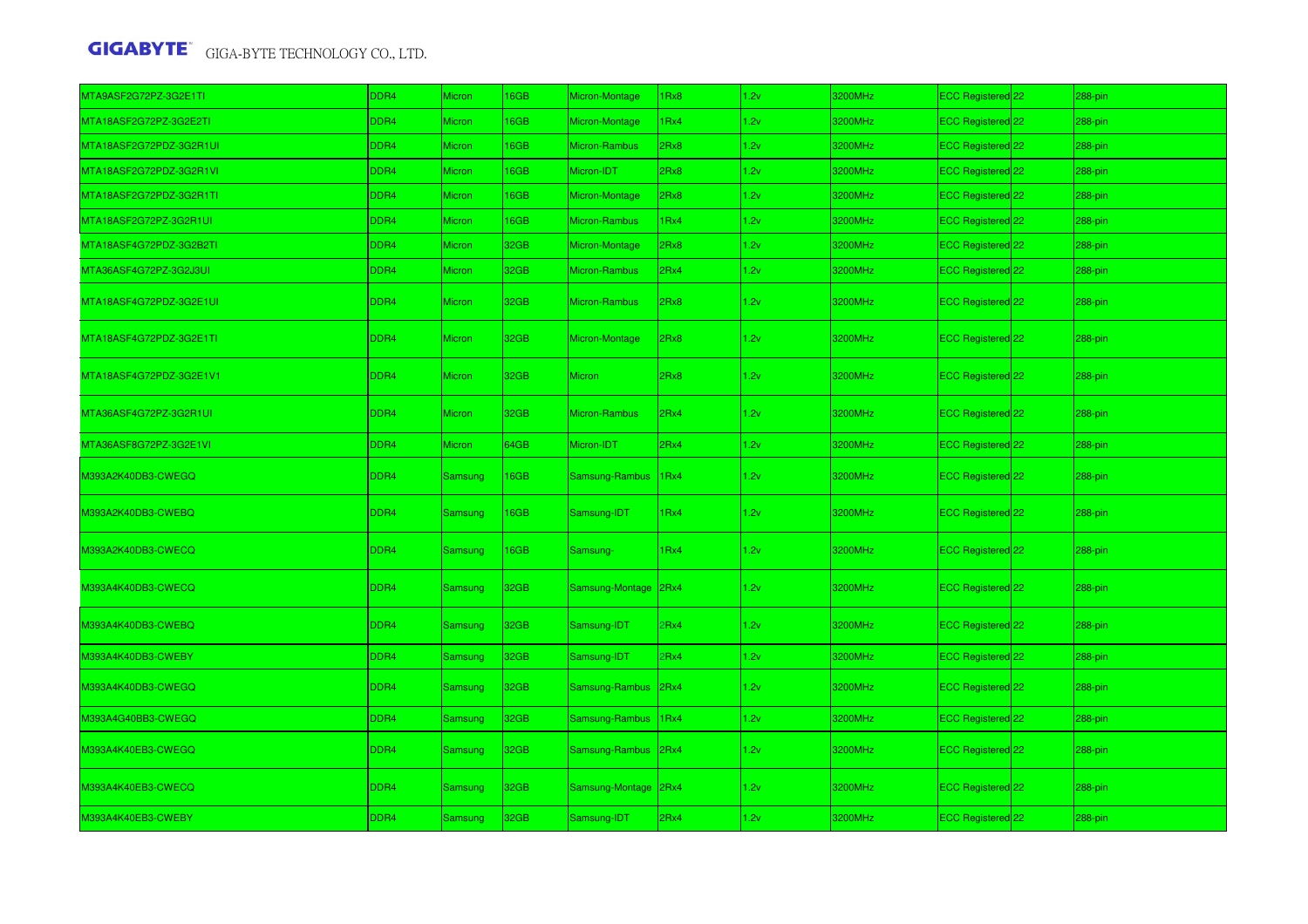| 0393A8G40AB2-CWEBQ      | DDR4             | <b>Samsung</b>            | 64GB               | Samsung-IDT                                                                      | 2Rx4                                | 1.2v                   | 3200MHz                                            | ECC Registered 22              |            | 288-pin           |
|-------------------------|------------------|---------------------------|--------------------|----------------------------------------------------------------------------------|-------------------------------------|------------------------|----------------------------------------------------|--------------------------------|------------|-------------------|
| M393A8G40AB2-CWEBY      | DDR4             | Samsung                   | 64GB               | Samsung-IDT                                                                      | 2Rx4                                | 1.2v                   | <b>3200MHz</b>                                     | ECC Registered 22              |            | 288-pin           |
| M393A8G40BB4-CWEBY      | DDR4             | Samsung                   | 64GB               | Samsung-IDT                                                                      | 2Rx4                                | 1.2v                   | 3200MHz                                            | ECC Registered 22              |            | 288-pin           |
| TR416G32S422-XNC        | DDR4             | V-color                   | 16GB               | <b>SKhynix-Rambus</b>                                                            | 1Rx4                                | 1.2v                   | 3200MHz                                            | ECC Registered 22              |            | 288-pin           |
| KSM32RS8/16MER          | DDR4             | Kingston                  | 16GB               | Micron-Rambus                                                                    | 1Rx8                                | 1.2v                   | 3200MHz                                            | ECC Registered 22              |            | 288-pin           |
| KSM32RS4/32MER          | DDR4             | Kingston                  | 32GB               | Micron-Rambus                                                                    | 1Rx4                                | 1.2v                   | <b>3200MHz</b>                                     | ECC Registered 22              |            | 288-pin           |
| AD4R3200316G22-BSSC     | DDR4             | <b>ADATA</b>              | 16GB               | Samsung-IDT                                                                      | 2Rx8                                | 1.2v                   | 3200MHz                                            | ECC Registered <sup>1</sup> 22 |            | 288-pin           |
| AD4R3200716G22-BHYA     | DDR4             | <b>ADATA</b>              | 16GB               | <b>SKhynix-Montage</b>                                                           | 1Rx8                                | 1.2v                   | 3200MHz                                            | ECC Registered 22              |            | 288-pin           |
| STB724G4GGB32P1-SA      | DDR4             | SGH-Zefr<br><b>Memory</b> | 32GB               | Samsung-IDT                                                                      | 1Rx4                                | 1.2v                   | 3200MHz                                            | ECC Registered 22              |            | 288-pin           |
| M393A4G40AB3-CWEBQ      | DDR4             | Samsung                   | 32GB               | Samsung-IDT                                                                      | 1Rx4                                | 1.2v                   | 3200MHz                                            | ECC Registered 22              |            | 288-pin           |
| MTA18ASF4G72PDZ-3G2F1VI | DDR4             | Micron                    | 32GB               | Micron-IDT                                                                       | 2Rx8                                | 1.2v                   | 3200MHz                                            | ECC Registered 22              |            | 288-pin           |
| MTA18ASF4G72PDZ-3G2F1UI | DDR <sub>4</sub> | Micron                    | 32GB               | Micron-Rambus                                                                    | 2Rx8                                | 1.2v                   | 3200MHz                                            | ECC Registered 22              |            | 288-pin           |
| M393AAG40M32-CAEBQ      | DDR4             | Samsung                   | 128GB              | Samsung                                                                          | 2S2Rx4                              | 1.2v                   | 3200MHz                                            | ECC Registered 22              |            | 288-pin           |
| M393AAG40M32-CAEBY      | DDR4             | Samsung                   | 128GB              | Samsung                                                                          | 2S2Rx4                              | 1.2v                   | 3200MHz                                            | ECC Registered 22              |            | $288-pin$         |
| MTA18ASF2G72PZ-3G2R1UI  | DDR4             | Micron                    | 16GB               | Micron-Rambus                                                                    | 1Rx4                                | 1.2v                   | 3200MHz                                            | ECC Registered 22              |            | 288-pin           |
| MTA18ASF2G72PZ-3G2R1TI  | DDR4             | Micron                    | 16GB               | Micron-Montage                                                                   | 1Rx4                                | 1.2v                   | 3200MHz                                            | ECC Registered 22              |            | 288-pin           |
| MTA18ASF4G72PZ-3G2F1TI  | DDR4             | <b>Micron</b>             | 32GB               | Micron-Montage                                                                   | 1Rx4                                | 1.2v                   | 3200MHz                                            | ECC Registered 22              |            | 288-pin           |
| MTA18ASF4G72PZ-3G2F1UI  | DDR4             | Micron                    | 32GB               | Micron-Rambus                                                                    | 1Rx4                                | 1.2v                   | 3200MHz                                            | ECC Registered 22              |            | 288-pin           |
| MTA9ASF1G72PZ-3G2R1VI   | DDR4             | Micron                    | 8GB                | Micron-IDT                                                                       | 1Rx8                                | 1.2v                   | 3200MHz                                            | ECC Registered <sup>22</sup>   |            | 288-pin           |
| MTA36ASF8G72PZ-3G2F1VI  | DDR4             | Micron                    | 64GB               | Micron-IDT                                                                       | 2Rx4                                | 1.2v                   | 3200MHz                                            | ECC Registered <sup>22</sup>   |            | 288-pin           |
| MTA36ASF4G72PZ-3G2R1UI  | DDR4             | Micron                    | 32GB               | Micron-Rambus                                                                    | 2Rx4                                | 1.2v                   | 3200MHz                                            | ECC Registered <sup>22</sup>   |            | 288-pin           |
| MTA9ASF2G72PZ-3G2F1UI   | DDR4             | <b>Micron</b>             | 16GB               | <b>Micron-Rambus</b>                                                             | 1Rx8                                | 1.2v                   | 3200MHz                                            | ECC Registered 22              |            | 288-pin           |
| KSM32RD8/16MRR          | DDR4             | Kingston                  | 16GB               | Micron-Rambus                                                                    | 2Rx8                                | 1.2v                   | 3200MHz                                            | ECC Registered <sup>22</sup>   |            | 288-pin           |
| KSM32RD4/32MRR          | DDR <sub>4</sub> | Kingston                  | 32GB               | Micron-Rambus                                                                    | 2Rx4                                | 1.2v                   | 3200MHz                                            | ECC Registered 22              |            | 288-pin           |
|                         |                  |                           |                    |                                                                                  | <b>LRDIMM</b>                       |                        |                                                    |                                |            |                   |
| M386AAG40MMB-CVFC0      | DDR <sub>4</sub> | Samsung                   | 128GB              | Samsung                                                                          | 4DRx4                               | 1.2v                   | 2933MHz                                            | ECC Registered 21              |            | 288-pin           |
| M386A8K40DM2-CWELQ      | DDR4             | Samsung                   | 64GB               | Samsung-IDT                                                                      | 4DRx4                               | 1.2v                   | 3200MHz                                            | ECC Registered 22              |            | 288-pin           |
|                         |                  |                           |                    | HDD (If the system build-in with RAID card , please refer to RAID card QVL list) |                                     |                        |                                                    |                                |            |                   |
| <b>Product Name</b>     | <b>Type</b>      | Vendor                    | <b>Form Factor</b> | Format                                                                           | <b>Capacity</b>                     | <b>Interface Speed</b> | <b>Series</b>                                      | Cache                          | <b>RPM</b> | <b>Encryption</b> |
|                         |                  |                           |                    |                                                                                  | Seagate Enterprise Capacity 2.5 HDD |                        |                                                    |                                |            |                   |
| ST2000NX0243            | <b>SATA</b>      | Seagate                   | 2.5"               | 4Kn                                                                              | 2TB                                 | 6Gb/s                  | <b>Exos 7E2000</b><br>(Enterprise Capacity<br>V.3) | <b>128MB</b>                   | 7200       | N/A               |
|                         |                  |                           |                    |                                                                                  | Seagate Enterprise Capacity 3.5 HDD |                        |                                                    |                                |            |                   |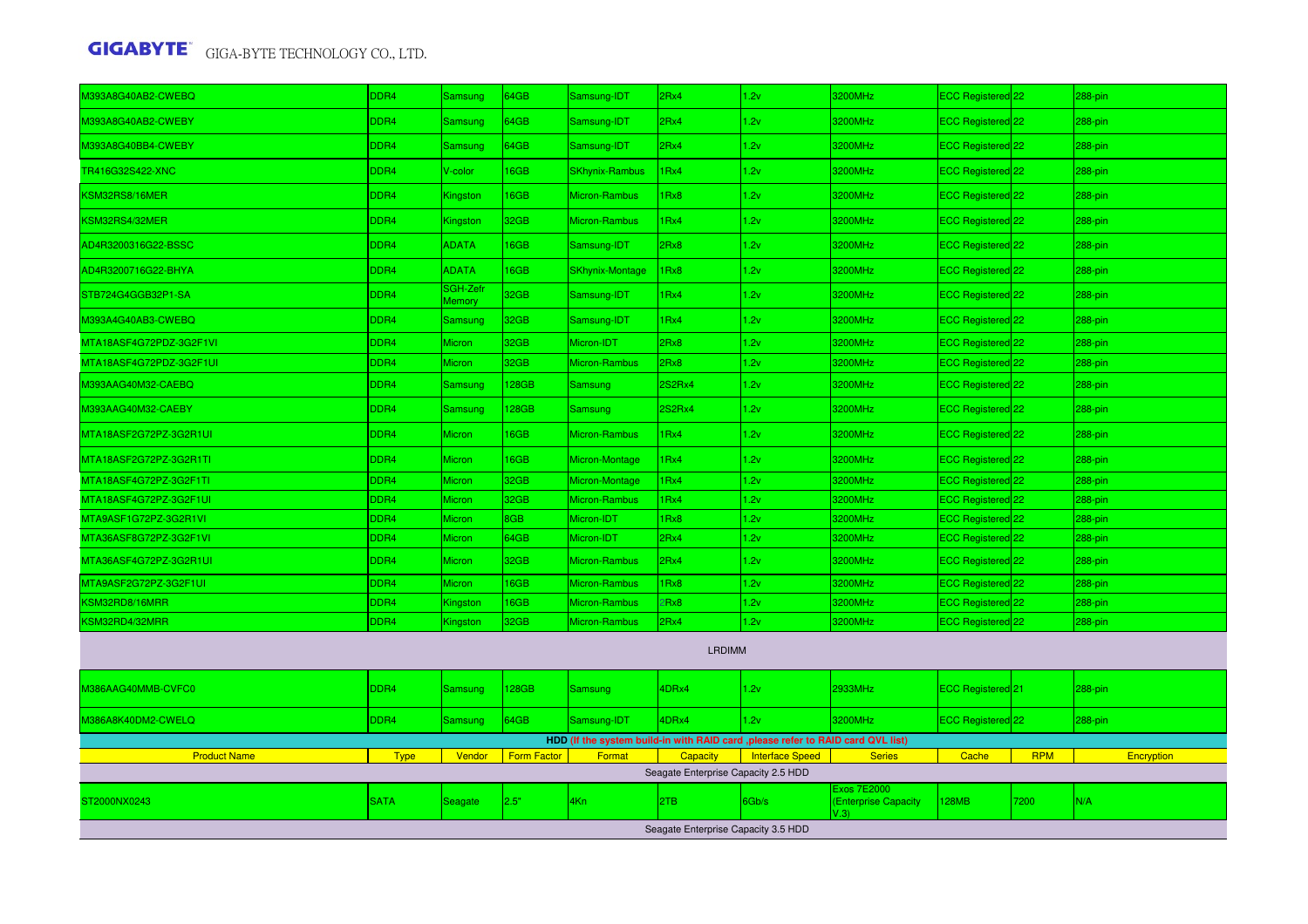| ST10000NM0016                                   | <b>SATA</b>               | <b>Seagate</b>                                | 3.5"               | 512e                 | 10TB                                  | 6Gb/s                                                                           | Exos X10<br>(Enterprise Capacity                  | <b>256MB</b> | 7200 | N/A         |
|-------------------------------------------------|---------------------------|-----------------------------------------------|--------------------|----------------------|---------------------------------------|---------------------------------------------------------------------------------|---------------------------------------------------|--------------|------|-------------|
|                                                 |                           |                                               |                    |                      |                                       |                                                                                 | $V.6$ )                                           |              |      |             |
| ST14000NM0018                                   | <b>SATA</b>               | Seagate                                       | 3.5"               | 512e                 | 14TB                                  | 6Gb/s                                                                           | Exos X14<br>(Enterprise Capacity)                 | 256MB        | 7200 | N/A         |
| ST16000NM001G                                   | <b>SATA</b>               | Seagate                                       | 3.5"               | 512e/4Kn             | 16TB                                  | 6Gb/s                                                                           | EXOS X16                                          | 256MB        | 7200 | N/A         |
| ST10000NM017B                                   | <b>SATA</b>               | Seagate                                       | 3.5"               | 512e                 | $10T$ B                               | 6Gb/s                                                                           | <b>EXOS 7E10</b>                                  | <b>56MB</b>  | 7200 | N/A         |
| ST18000NM000J                                   | <b>SATA</b>               | Seagate                                       | 3.5"               | 512e/4Kn             | 18TB                                  | 6Gb/s                                                                           | <b>EXOS X18</b>                                   | 256MB        | 7200 | N/A         |
| ST20000NM007D                                   | <b>SATA</b>               | Seagate                                       | 3.5"               | 512e/4Kn             | 20TB                                  | 6Gb/s                                                                           | EXOS X20                                          | <b>256MB</b> | 7200 | N/A         |
| <b>WD Enterprise Hard Drives</b>                |                           |                                               |                    |                      |                                       |                                                                                 |                                                   |              |      |             |
| <b>WUS721010ALE6L4</b>                          | <b>SATA</b>               | <b>WD</b>                                     | 3.5"               | 512e                 | 10TB                                  | 6Gb/s                                                                           | Ultrastar® DC HC330                               | 256MB        | 7200 | N/A         |
| WUH721818ALE6L4                                 | <b>SATA</b>               | <b>WD</b>                                     | 3.5"               | 512e                 | 18TB                                  | 6Gb/s                                                                           | <b>Ultrastar DC HC550</b>                         | 512MB        | 7200 | N/A         |
|                                                 |                           |                                               |                    |                      | Toshiba Enterprise Hard Drives        |                                                                                 |                                                   |              |      |             |
| MG09ACA18TE                                     | <b>SATA</b>               | Toshiba                                       | 3.5"               | 512e                 | 18TB                                  | 12Gb/s                                                                          | <b>MG09</b>                                       | 256MB        | 7200 | N/A         |
|                                                 |                           |                                               |                    |                      | <b>SATA/SAS SSD</b>                   |                                                                                 |                                                   |              |      |             |
| <b>Product Name</b>                             | <b>Type</b>               | Vendor                                        | <b>Form Factor</b> | Interface            | <b>Capacity</b>                       | <b>Interface Speed</b>                                                          | <b>FW</b>                                         |              |      | <b>Note</b> |
|                                                 |                           |                                               |                    |                      | <b>SATA SSD</b>                       |                                                                                 |                                                   |              |      |             |
| MZ7L3480HCHQ-00A07 PM893 Series                 | <b>SSD</b>                | Samsung                                       | 2.5"               | <b>SATA</b>          | 480GB                                 | 6Gb/s                                                                           |                                                   |              |      |             |
| MZ-7LH1T9NE 883 DCT Series                      | <b>SSD</b>                | Samsung                                       | 2.5"               | <b>SATA</b>          | 1.92TB                                | 6Gb/s                                                                           |                                                   |              |      |             |
| SSDSC2KG019T8 D3-S4610 Series                   | <b>SSD</b>                | Intel                                         | 2.5"               | <b>SATA</b>          | 1.92TB                                | 6Gb/s                                                                           |                                                   |              |      |             |
| SSDSC2KB019T8 D3-S4510 Series                   | <b>SSD</b>                | Intel                                         | 2.5"               | <b>SATA</b>          | 1.92TB                                | Gb/s                                                                            |                                                   |              |      |             |
| SSDSC2KB019TZ D3-S4520 Series                   | <b>SSD</b>                | Intel                                         | 2.5"               | <b>SATA</b>          | 1.92TB                                | 6Gb/s                                                                           |                                                   |              |      |             |
| XA960LE10063                                    | <b>SSD</b>                | Seagate                                       | 2.5"               | <b>SATA</b>          | 960GB                                 | 6Gb/s                                                                           |                                                   |              |      |             |
| SSB240GTLCG-D2-SME520GBT ESM1220 Series         | <b>SSD</b>                | Phison                                        | 2.5"               | <b>SATA</b>          | 240GB                                 | 6Gb/s                                                                           |                                                   |              |      |             |
| KHK61RSE960G                                    | <b>SSD</b>                | Toshiba                                       | 2.5"               | <b>SATA</b>          | 960GB                                 | 6Gb/s                                                                           |                                                   |              |      |             |
| MZ7L3480HCHQ-00A07 PM893 Series                 | <b>SSD</b>                | Samsuno                                       | 2.5"               | <b>SATA</b>          | 480GB                                 | 6Gb/s                                                                           |                                                   |              |      |             |
| MZ7L33T8HBLT-00A07 PM893 Series                 | <b>SSD</b>                | Samsung                                       | 2.5"               | <b>SATA</b>          | 3.84TB                                | 6Gb/s                                                                           |                                                   |              |      |             |
|                                                 |                           |                                               |                    |                      | PCIe SSD                              |                                                                                 |                                                   |              |      |             |
| <b>Product Name</b>                             | <b>Type</b>               | Vendor                                        | <b>Form Factor</b> | Interface            | Capacity                              | <b>Interface Speed</b>                                                          |                                                   |              |      | <b>Note</b> |
|                                                 |                           |                                               |                    |                      | PCIe SSD                              |                                                                                 |                                                   |              |      |             |
| SSDPEDKX040T701 P4500 Series PCIe Gen3 x4 4TB   | PCIe                      | Intel                                         | <b>PCI-E 3.0</b>   | PCle(NVMe)           | 4TB                                   | PCIe Gen3 x4                                                                    |                                                   |              |      |             |
| Samsung PM1725b MZPLL3T2HAJQ PCIe Gen3 x8 3.2TB | PCle                      | Samsung                                       | <b>PCI-E 3.0</b>   | PCle(NVMe)           | 3.2TB                                 | PCIe Gen3 x8                                                                    |                                                   |              |      |             |
|                                                 |                           |                                               |                    |                      | U.2                                   |                                                                                 |                                                   |              |      |             |
| <b>Product Name</b>                             | <b>Type</b>               | Vendor                                        | <b>Form Factor</b> | Interface            | Capacity                              | <b>Interface Speed</b>                                                          |                                                   |              |      | <b>Note</b> |
|                                                 |                           |                                               |                    |                      | U.2                                   |                                                                                 |                                                   |              |      |             |
| SSDPE2KE032T801 P4610 Series                    | U.2                       | Intel                                         | 2.5"               | <b>SFF8639(NVMe)</b> | 3.2TB                                 | PCIe Gen3 x4                                                                    |                                                   |              |      |             |
| SSDPE2KX020T801 P4510 Series                    | U.2                       | Intel                                         | 2.5"               | SFF8639(NVMe)        | 2TB                                   | PCIe Gen3 x4                                                                    |                                                   |              |      |             |
| MZWLL3T2HAJQ PM1725b Series                     | U.2                       | Samsung                                       | 2.5"               | <b>SFF8639(NVMe)</b> | 3.2TB                                 | PCIe Gen3 x4                                                                    |                                                   |              |      |             |
| MZQLW1T9HMJP PM963 Series                       | U.2                       | Samsung                                       | 2.5"               | SFF8639(NVMe)        | 1.92TB                                | PCIe Gen3 x4                                                                    |                                                   |              |      |             |
|                                                 |                           |                                               |                    |                      | U.3                                   |                                                                                 |                                                   |              |      |             |
| KCD61LUL3T84 CD6-R Series                       | U.3                       | <b>KIOXIA</b>                                 | 2.5"               | <b>SFF8639(NVMe)</b> | 3.84TB                                | PCIe Gen4 x4                                                                    |                                                   |              |      |             |
| <b>Product Name</b>                             | <b>Type</b>               | Vendor                                        | <b>Form Factor</b> | Interface            | <b>Capacity</b>                       | <b>Interface Speed</b>                                                          |                                                   |              |      | <b>Note</b> |
|                                                 |                           |                                               |                    |                      | <b>GPGPU Card (GPGPU server only)</b> |                                                                                 |                                                   |              |      |             |
| <b>Product Name</b>                             | Processer<br><b>Cores</b> | <b>Memory</b><br><b>Bandwidth</b><br>(GB/sec) | <b>VRAM</b>        | OpenGL               | <b>Microsoft DirectX</b>              | <b>Graphics Card</b><br>Power (W)                                               | <b>NVIDIA SLI / AMD</b><br><b>CrossFire Ready</b> |              |      | <b>Note</b> |
|                                                 |                           |                                               |                    |                      |                                       | NVIDIA Tesla (http://www.nvidia.com/object/tesla-supercomputing-solutions.html) |                                                   |              |      |             |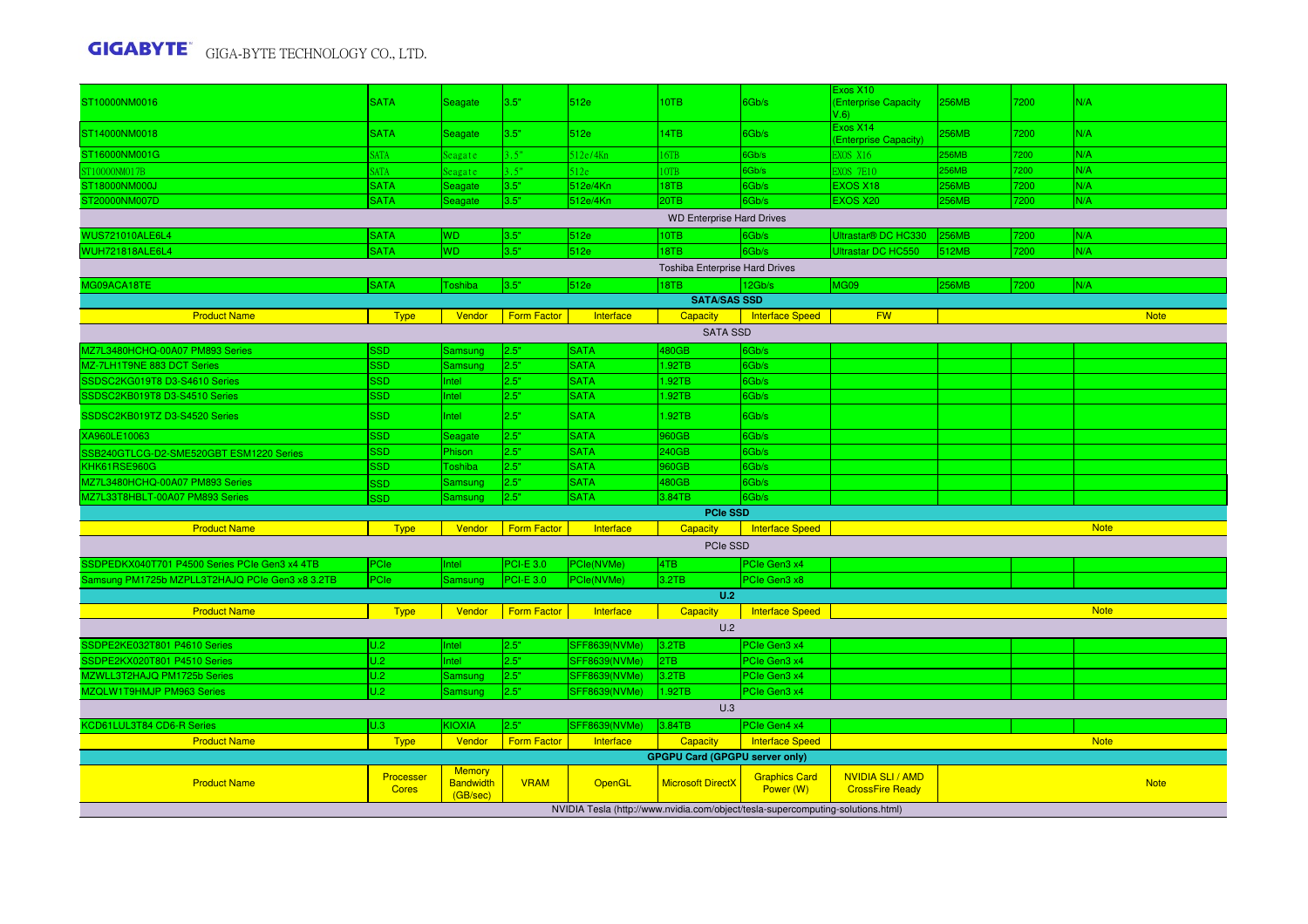|                                                                           |                                              |                                               |                              |                                           |                                  |                                    |                                            |  |  | (Maximum support 10pcs            |
|---------------------------------------------------------------------------|----------------------------------------------|-----------------------------------------------|------------------------------|-------------------------------------------|----------------------------------|------------------------------------|--------------------------------------------|--|--|-----------------------------------|
| A100 (Ampere) 40GB                                                        | 6912                                         | 1555 GB/s                                     | 40GB                         |                                           |                                  | 250 W                              |                                            |  |  | GPGPU)                            |
| A100 (Ampere) 80GB                                                        | 6912                                         | 1935 GB/s                                     | 80GB                         |                                           |                                  | 300 W                              |                                            |  |  | Maximum support 10pcs<br>GPGPU)   |
| A10 (Ampere)                                                              | 9216                                         | 600 GB/s                                      | 24GB                         |                                           |                                  | 150W                               |                                            |  |  | (Maximum support 10pcs<br>GPGPU)  |
| NVIDIA Quadro (https://www.nvidia.com/zh-tw/design-visualization/quadro/) |                                              |                                               |                              |                                           |                                  |                                    |                                            |  |  |                                   |
| RTX 6000 Passive                                                          | 4608                                         | 624GB/s                                       | 24GB                         |                                           |                                  | 250W                               |                                            |  |  | Maximum support 10pcs<br>GPGPU)   |
| RTX 8000 Passive                                                          | 4608                                         | 624GB/s                                       | 48GB                         |                                           |                                  | 250W                               |                                            |  |  | (Maximum support 10pcs<br>GPGPU)  |
| RTX A6000 (Ampere)                                                        | 10752                                        | 768 GB/s                                      | 48GB                         |                                           |                                  | 300 W                              |                                            |  |  | Maximum support 10pcs<br>GPGPU)   |
| <b>Graphics Card (GPGPU server &amp; Workstation server only)</b>         |                                              |                                               |                              |                                           |                                  |                                    |                                            |  |  |                                   |
| <b>Product Name</b>                                                       | Processer<br><b>Cores</b>                    | <b>Memory</b><br><b>Bandwidth</b><br>(GB/sec) | <b>VRAM</b>                  | <b>OpenGL</b>                             | <b>Microsoft DirectX</b>         | <b>Graphics Card</b><br>Power (W)  | NVIDIA SLI / AMD<br><b>CrossFire Ready</b> |  |  | <b>Note</b>                       |
| NVIDIA Quadro (http://www.nvidia.com/object/quadro-desktop-gpus.html)     |                                              |                                               |                              |                                           |                                  |                                    |                                            |  |  |                                   |
| <b>RTX 4000</b>                                                           | 2304                                         | 416GB/s                                       | 8GB                          |                                           |                                  | 160W                               |                                            |  |  | (Maximum support 10pcs)<br>GPGPU) |
| <b>RTX 5000</b>                                                           | 3072                                         | 448GB/s                                       | 16GB                         |                                           |                                  | 230 W                              |                                            |  |  | (Maximum support 10pcs<br>GPGPU)  |
| RTX 6000 Active                                                           | 4608                                         | 624GB/s                                       | 24GB                         |                                           |                                  | 260 W                              |                                            |  |  | (Maximum support 10pcs)<br>GPGPU) |
| <b>RAID Cards</b>                                                         |                                              |                                               |                              |                                           |                                  |                                    |                                            |  |  |                                   |
| <b>Product Name</b>                                                       | RAID-on-Chip<br>Controller                   | <b>Host Bus</b><br><b>Type</b>                |                              | <b>Internal Ports Internal Connectors</b> | <b>External Ports</b>            | <b>External</b><br>Connectors      | <b>Data Transfer Rates</b>                 |  |  | <b>Note</b>                       |
| <b>GIGABYTE Storage Cards</b>                                             |                                              |                                               |                              |                                           |                                  |                                    |                                            |  |  |                                   |
| <b>CRA3338</b>                                                            | <b>LSI SAS 3008</b>                          | PCIe Gen3                                     |                              | 2 x Mini-SAS HD<br><b>SFF-8643</b>        |                                  |                                    | Up to 12Gb/s per port                      |  |  |                                   |
| <b>CSA3548</b>                                                            | <b>LSI SAS 3008</b>                          | <b>PCIe Gen3</b>                              |                              |                                           |                                  | 2 x Mini-SAS HD<br><b>SFF-8644</b> | Up to 12Gb/s per port                      |  |  |                                   |
| <b>CRA4448</b>                                                            | <b>LSI SAS 3108</b>                          | PCIe Gen3                                     |                              | 2 x Mini-SAS HD<br><b>SFF-8643</b>        |                                  |                                    | Up to 12Gb/s per port                      |  |  |                                   |
|                                                                           |                                              |                                               |                              |                                           | <b>LSI RAID Controller Cards</b> |                                    |                                            |  |  |                                   |
| MegaRAID SAS 9460-16i without Tri-mode                                    | SAS3516 dual-<br>core RAID-on-<br>Chip (ROC) | PCIe Gen3                                     |                              | 4 x Mini-SAS HD<br><b>SFF-8643</b>        |                                  |                                    | Up to 12Gb/s per port                      |  |  |                                   |
|                                                                           |                                              |                                               |                              |                                           | LSI Host Bus Adapters (HBAs)     |                                    |                                            |  |  |                                   |
| LSI SAS 9400-16i without Tri-mode                                         | SAS3416                                      | PCIe Gen3                                     | 16                           | 4 x Mini-SAS HD<br><b>SFF-8643</b>        |                                  |                                    | Up to 12Gb/s per port                      |  |  |                                   |
|                                                                           |                                              |                                               |                              |                                           | Microsemi RAID Cards             |                                    |                                            |  |  |                                   |
| SmartRAID 3154-16i                                                        | <b>PM8236</b>                                | PCIe Gen3                                     |                              | 4 x Mini-SAS HD<br><b>SFF-8643</b>        |                                  |                                    | Up to 12Gb/s per port                      |  |  |                                   |
|                                                                           |                                              |                                               |                              |                                           | Microsemi Host Bus Adapters      |                                    |                                            |  |  |                                   |
| SmartHBA 2100-8i                                                          | <b>PM8222</b>                                | PCIe Gen3                                     |                              | 2 x Mini-SAS HD<br><b>SFF-8643</b>        |                                  |                                    | Up to 12Gb/s per port                      |  |  |                                   |
|                                                                           |                                              |                                               |                              |                                           | <b>LAN Cards</b>                 |                                    |                                            |  |  |                                   |
| <b>Product Name</b>                                                       | Connector                                    |                                               | <b>System Interface Type</b> | # of Ports                                |                                  | <b>Data Rate</b>                   |                                            |  |  | <b>Note</b>                       |
|                                                                           |                                              |                                               |                              |                                           | <b>GIGABYTE LAN Cards</b>        |                                    |                                            |  |  |                                   |
| <b>CLN4831</b>                                                            | SFP+                                         | PCle Gen2 x8                                  |                              | Single                                    | 10Gb/s per port                  |                                    | INTEL 82599EN                              |  |  |                                   |
| <b>CLN4832</b>                                                            | SFP+                                         | PCle Gen2 x8                                  |                              | Dual                                      | 0Gb/s per port                   |                                    | <b>INTEL 82599ES</b>                       |  |  |                                   |
| <b>CLN4751</b>                                                            | QSFP+                                        | PCIe Gen3 x8                                  |                              | Single                                    | 40Gb/s per port                  |                                    | <b>INTEL XL710</b>                         |  |  |                                   |
| <b>CLN4752</b>                                                            | QSFP+                                        | PCle Gen3 x8                                  |                              | Dual                                      | 40Gb/s per port                  |                                    | <b>INTEL XL710</b>                         |  |  |                                   |